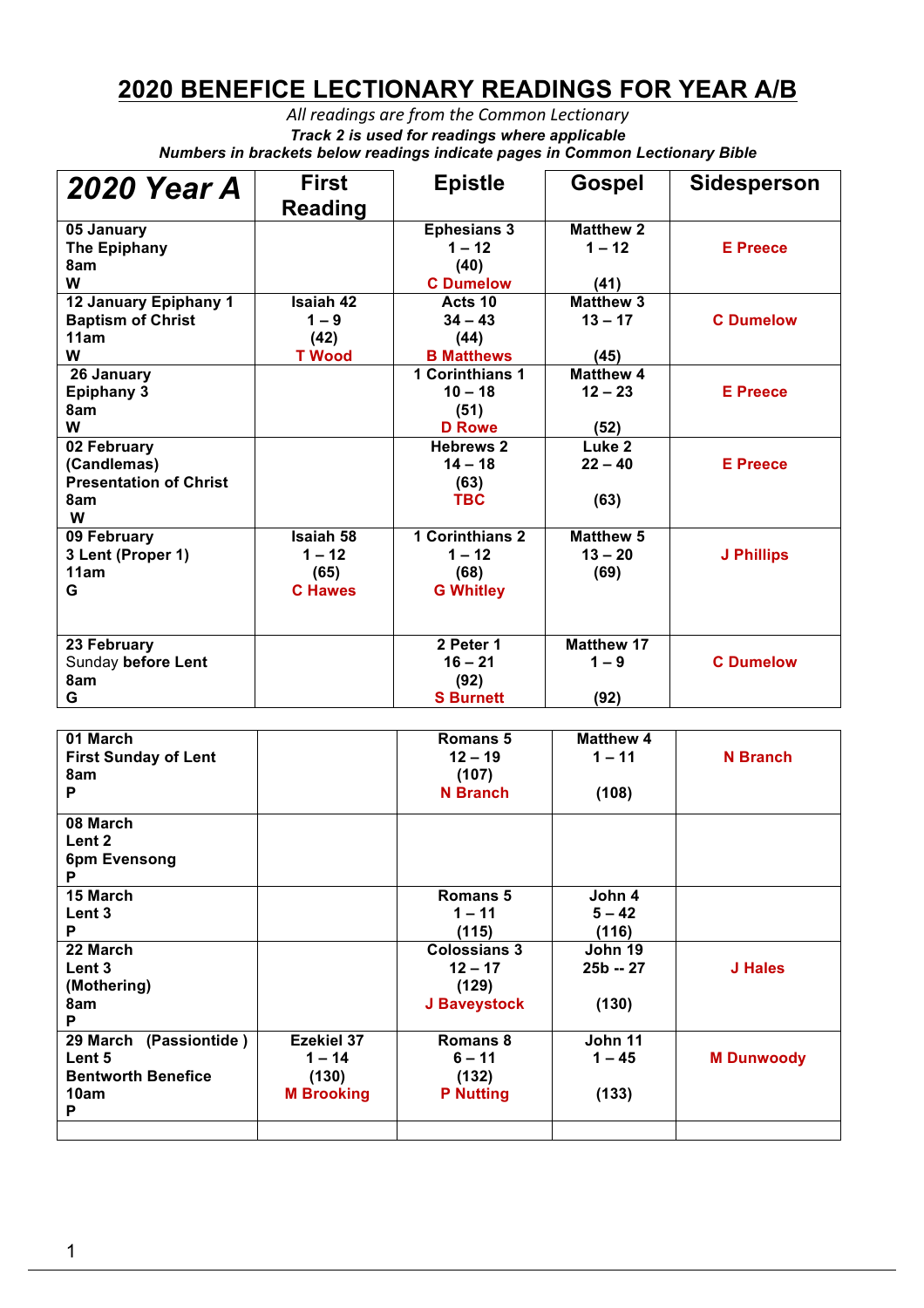| <b>Palm Sunday</b><br>(140)<br>8am<br><b>P</b> Griggs<br>(141)<br>R<br>10 April<br><b>Good Friday</b><br>J Hales<br>(No Frontals)<br><b>Benefice Service 2pm</b><br>Jeremiah 31<br>$\overline{John}$ 20<br>Acts 10<br>12 April<br>$1 - 18$<br><b>Easter Day</b><br>$34 - 43$<br>$1 - 6$<br><b>E</b> Preece<br>11am<br>(214)<br>(215)<br>W<br>J Baveystock<br><b>C</b> Hawes<br>(218)<br>26 April<br>Luke 24<br>1 Peter 1<br>Easter <sub>3</sub><br><b>C</b> Dumelow<br>$17 - 23$<br>$13 - 35$<br>8am<br>(227)<br>(227)<br>W<br><b>B</b> Ives<br>1 Peter 2<br>John 10<br>03 May<br>Easter 4<br>$1 - 10$<br>$19 - 25$<br><b>J</b> Hales<br>8am<br>(230)<br>W<br>P Egerton-<br>(231)<br><b>Warburton</b><br>John 14<br>10 May<br>Acts 7<br>1 Peter 2<br>Easter 5<br>$55 - 60$<br>$1 - 14$<br>$2 - 10$<br>11am<br>(232)<br>(233)<br><b>M</b> Brooking<br>W<br>A or J Leech<br><b>T Brooking</b><br>(234)<br>1 Peter 4<br>John 17<br>24 May<br>$1 - 11$<br><b>C</b> Dumelow<br>Easter 7<br>$12 - 14$ ; $5.6 - 11$<br>8am<br>(247)<br>W<br><b>D</b> Toogood<br>(248)<br><b>Matthew 28</b><br>2 Corinthians 13<br>07 June<br><b>Trinity Sunday</b><br>$11 - 13$<br>$16 - 20$<br>(260)<br>8am<br>J Baveystock<br>W<br><b>D</b> Rowe<br>(260)<br>14 June<br><b>Exodus 19</b><br><b>Matthew 9</b><br><b>Romans 5</b><br>Trinity 1(Proper 6)<br>$2-8a$<br>$1 - 8$<br>$9:35-10.8$<br><b>M Dunwoody</b><br>(281)<br>(280)<br>11am<br>G<br><b>H</b> Dunwoody<br><b>P</b> Nutting<br>(282)<br>28 June (Proper 8)<br><b>Matthew 10</b><br>Romans <sub>6</sub><br>$12 - 23$<br><b>Trinity 3</b><br>40-end<br><b>N</b> Branch<br>(294)<br>8am<br>G<br><b>N</b> Branch<br>(295)<br>05 July (Proper 9)<br>Romans <sub>7</sub><br><b>Matthew 11</b><br><b>Trinity 4</b><br>$15 - 25a$<br>$16 - 19, 25 -$<br><b>E</b> Preece<br>8am<br>(301)<br>30<br>G<br><b>S</b> Burnett<br>(301)<br>12 July (Proper 10)<br>Isaiah 55<br>Romans 8<br><b>Matthew 13</b><br>$1 - 11$<br><b>Trinity 5</b><br>$10 - 13$<br>$1 - 9$ , $18 - 23$<br><b>J Phillips</b><br>11am<br>(305)<br>(307)<br>G<br><b>T Brooking</b><br><b>T</b> Wood<br>(308)<br>26 July (Proper 12)<br>Romans 8<br><b>Matthew 13</b><br>$26 - 39$<br><b>C</b> Dumelow<br><b>Trinity 7</b><br>$31 - 33, 44 -$<br>(320)<br>8am<br>52<br>G<br>(321)<br>J Baveystock | 05 April | <b>Philippians 2</b> | <b>Matthew</b>  | J Baveystock |
|------------------------------------------------------------------------------------------------------------------------------------------------------------------------------------------------------------------------------------------------------------------------------------------------------------------------------------------------------------------------------------------------------------------------------------------------------------------------------------------------------------------------------------------------------------------------------------------------------------------------------------------------------------------------------------------------------------------------------------------------------------------------------------------------------------------------------------------------------------------------------------------------------------------------------------------------------------------------------------------------------------------------------------------------------------------------------------------------------------------------------------------------------------------------------------------------------------------------------------------------------------------------------------------------------------------------------------------------------------------------------------------------------------------------------------------------------------------------------------------------------------------------------------------------------------------------------------------------------------------------------------------------------------------------------------------------------------------------------------------------------------------------------------------------------------------------------------------------------------------------------------------------------------------------------------------------------------------------------------------------------------------------------------------------------------------------------------------------------------------------------------------------------------------------------------------------------------------------------------------------------------------------------------------------|----------|----------------------|-----------------|--------------|
|                                                                                                                                                                                                                                                                                                                                                                                                                                                                                                                                                                                                                                                                                                                                                                                                                                                                                                                                                                                                                                                                                                                                                                                                                                                                                                                                                                                                                                                                                                                                                                                                                                                                                                                                                                                                                                                                                                                                                                                                                                                                                                                                                                                                                                                                                                | Lent 5   | $5 - 11$             | $26.14 - 27.66$ |              |
|                                                                                                                                                                                                                                                                                                                                                                                                                                                                                                                                                                                                                                                                                                                                                                                                                                                                                                                                                                                                                                                                                                                                                                                                                                                                                                                                                                                                                                                                                                                                                                                                                                                                                                                                                                                                                                                                                                                                                                                                                                                                                                                                                                                                                                                                                                |          |                      |                 |              |
|                                                                                                                                                                                                                                                                                                                                                                                                                                                                                                                                                                                                                                                                                                                                                                                                                                                                                                                                                                                                                                                                                                                                                                                                                                                                                                                                                                                                                                                                                                                                                                                                                                                                                                                                                                                                                                                                                                                                                                                                                                                                                                                                                                                                                                                                                                |          |                      |                 |              |
|                                                                                                                                                                                                                                                                                                                                                                                                                                                                                                                                                                                                                                                                                                                                                                                                                                                                                                                                                                                                                                                                                                                                                                                                                                                                                                                                                                                                                                                                                                                                                                                                                                                                                                                                                                                                                                                                                                                                                                                                                                                                                                                                                                                                                                                                                                |          |                      |                 |              |
|                                                                                                                                                                                                                                                                                                                                                                                                                                                                                                                                                                                                                                                                                                                                                                                                                                                                                                                                                                                                                                                                                                                                                                                                                                                                                                                                                                                                                                                                                                                                                                                                                                                                                                                                                                                                                                                                                                                                                                                                                                                                                                                                                                                                                                                                                                |          |                      |                 |              |
|                                                                                                                                                                                                                                                                                                                                                                                                                                                                                                                                                                                                                                                                                                                                                                                                                                                                                                                                                                                                                                                                                                                                                                                                                                                                                                                                                                                                                                                                                                                                                                                                                                                                                                                                                                                                                                                                                                                                                                                                                                                                                                                                                                                                                                                                                                |          |                      |                 |              |
|                                                                                                                                                                                                                                                                                                                                                                                                                                                                                                                                                                                                                                                                                                                                                                                                                                                                                                                                                                                                                                                                                                                                                                                                                                                                                                                                                                                                                                                                                                                                                                                                                                                                                                                                                                                                                                                                                                                                                                                                                                                                                                                                                                                                                                                                                                |          |                      |                 |              |
|                                                                                                                                                                                                                                                                                                                                                                                                                                                                                                                                                                                                                                                                                                                                                                                                                                                                                                                                                                                                                                                                                                                                                                                                                                                                                                                                                                                                                                                                                                                                                                                                                                                                                                                                                                                                                                                                                                                                                                                                                                                                                                                                                                                                                                                                                                |          |                      |                 |              |
|                                                                                                                                                                                                                                                                                                                                                                                                                                                                                                                                                                                                                                                                                                                                                                                                                                                                                                                                                                                                                                                                                                                                                                                                                                                                                                                                                                                                                                                                                                                                                                                                                                                                                                                                                                                                                                                                                                                                                                                                                                                                                                                                                                                                                                                                                                |          |                      |                 |              |
|                                                                                                                                                                                                                                                                                                                                                                                                                                                                                                                                                                                                                                                                                                                                                                                                                                                                                                                                                                                                                                                                                                                                                                                                                                                                                                                                                                                                                                                                                                                                                                                                                                                                                                                                                                                                                                                                                                                                                                                                                                                                                                                                                                                                                                                                                                |          |                      |                 |              |
|                                                                                                                                                                                                                                                                                                                                                                                                                                                                                                                                                                                                                                                                                                                                                                                                                                                                                                                                                                                                                                                                                                                                                                                                                                                                                                                                                                                                                                                                                                                                                                                                                                                                                                                                                                                                                                                                                                                                                                                                                                                                                                                                                                                                                                                                                                |          |                      |                 |              |
|                                                                                                                                                                                                                                                                                                                                                                                                                                                                                                                                                                                                                                                                                                                                                                                                                                                                                                                                                                                                                                                                                                                                                                                                                                                                                                                                                                                                                                                                                                                                                                                                                                                                                                                                                                                                                                                                                                                                                                                                                                                                                                                                                                                                                                                                                                |          |                      |                 |              |
|                                                                                                                                                                                                                                                                                                                                                                                                                                                                                                                                                                                                                                                                                                                                                                                                                                                                                                                                                                                                                                                                                                                                                                                                                                                                                                                                                                                                                                                                                                                                                                                                                                                                                                                                                                                                                                                                                                                                                                                                                                                                                                                                                                                                                                                                                                |          |                      |                 |              |
|                                                                                                                                                                                                                                                                                                                                                                                                                                                                                                                                                                                                                                                                                                                                                                                                                                                                                                                                                                                                                                                                                                                                                                                                                                                                                                                                                                                                                                                                                                                                                                                                                                                                                                                                                                                                                                                                                                                                                                                                                                                                                                                                                                                                                                                                                                |          |                      |                 |              |
|                                                                                                                                                                                                                                                                                                                                                                                                                                                                                                                                                                                                                                                                                                                                                                                                                                                                                                                                                                                                                                                                                                                                                                                                                                                                                                                                                                                                                                                                                                                                                                                                                                                                                                                                                                                                                                                                                                                                                                                                                                                                                                                                                                                                                                                                                                |          |                      |                 |              |
|                                                                                                                                                                                                                                                                                                                                                                                                                                                                                                                                                                                                                                                                                                                                                                                                                                                                                                                                                                                                                                                                                                                                                                                                                                                                                                                                                                                                                                                                                                                                                                                                                                                                                                                                                                                                                                                                                                                                                                                                                                                                                                                                                                                                                                                                                                |          |                      |                 |              |
|                                                                                                                                                                                                                                                                                                                                                                                                                                                                                                                                                                                                                                                                                                                                                                                                                                                                                                                                                                                                                                                                                                                                                                                                                                                                                                                                                                                                                                                                                                                                                                                                                                                                                                                                                                                                                                                                                                                                                                                                                                                                                                                                                                                                                                                                                                |          |                      |                 |              |
|                                                                                                                                                                                                                                                                                                                                                                                                                                                                                                                                                                                                                                                                                                                                                                                                                                                                                                                                                                                                                                                                                                                                                                                                                                                                                                                                                                                                                                                                                                                                                                                                                                                                                                                                                                                                                                                                                                                                                                                                                                                                                                                                                                                                                                                                                                |          |                      |                 |              |
|                                                                                                                                                                                                                                                                                                                                                                                                                                                                                                                                                                                                                                                                                                                                                                                                                                                                                                                                                                                                                                                                                                                                                                                                                                                                                                                                                                                                                                                                                                                                                                                                                                                                                                                                                                                                                                                                                                                                                                                                                                                                                                                                                                                                                                                                                                |          |                      |                 |              |
|                                                                                                                                                                                                                                                                                                                                                                                                                                                                                                                                                                                                                                                                                                                                                                                                                                                                                                                                                                                                                                                                                                                                                                                                                                                                                                                                                                                                                                                                                                                                                                                                                                                                                                                                                                                                                                                                                                                                                                                                                                                                                                                                                                                                                                                                                                |          |                      |                 |              |
|                                                                                                                                                                                                                                                                                                                                                                                                                                                                                                                                                                                                                                                                                                                                                                                                                                                                                                                                                                                                                                                                                                                                                                                                                                                                                                                                                                                                                                                                                                                                                                                                                                                                                                                                                                                                                                                                                                                                                                                                                                                                                                                                                                                                                                                                                                |          |                      |                 |              |
|                                                                                                                                                                                                                                                                                                                                                                                                                                                                                                                                                                                                                                                                                                                                                                                                                                                                                                                                                                                                                                                                                                                                                                                                                                                                                                                                                                                                                                                                                                                                                                                                                                                                                                                                                                                                                                                                                                                                                                                                                                                                                                                                                                                                                                                                                                |          |                      |                 |              |
|                                                                                                                                                                                                                                                                                                                                                                                                                                                                                                                                                                                                                                                                                                                                                                                                                                                                                                                                                                                                                                                                                                                                                                                                                                                                                                                                                                                                                                                                                                                                                                                                                                                                                                                                                                                                                                                                                                                                                                                                                                                                                                                                                                                                                                                                                                |          |                      |                 |              |
|                                                                                                                                                                                                                                                                                                                                                                                                                                                                                                                                                                                                                                                                                                                                                                                                                                                                                                                                                                                                                                                                                                                                                                                                                                                                                                                                                                                                                                                                                                                                                                                                                                                                                                                                                                                                                                                                                                                                                                                                                                                                                                                                                                                                                                                                                                |          |                      |                 |              |
|                                                                                                                                                                                                                                                                                                                                                                                                                                                                                                                                                                                                                                                                                                                                                                                                                                                                                                                                                                                                                                                                                                                                                                                                                                                                                                                                                                                                                                                                                                                                                                                                                                                                                                                                                                                                                                                                                                                                                                                                                                                                                                                                                                                                                                                                                                |          |                      |                 |              |
|                                                                                                                                                                                                                                                                                                                                                                                                                                                                                                                                                                                                                                                                                                                                                                                                                                                                                                                                                                                                                                                                                                                                                                                                                                                                                                                                                                                                                                                                                                                                                                                                                                                                                                                                                                                                                                                                                                                                                                                                                                                                                                                                                                                                                                                                                                |          |                      |                 |              |
|                                                                                                                                                                                                                                                                                                                                                                                                                                                                                                                                                                                                                                                                                                                                                                                                                                                                                                                                                                                                                                                                                                                                                                                                                                                                                                                                                                                                                                                                                                                                                                                                                                                                                                                                                                                                                                                                                                                                                                                                                                                                                                                                                                                                                                                                                                |          |                      |                 |              |
|                                                                                                                                                                                                                                                                                                                                                                                                                                                                                                                                                                                                                                                                                                                                                                                                                                                                                                                                                                                                                                                                                                                                                                                                                                                                                                                                                                                                                                                                                                                                                                                                                                                                                                                                                                                                                                                                                                                                                                                                                                                                                                                                                                                                                                                                                                |          |                      |                 |              |
|                                                                                                                                                                                                                                                                                                                                                                                                                                                                                                                                                                                                                                                                                                                                                                                                                                                                                                                                                                                                                                                                                                                                                                                                                                                                                                                                                                                                                                                                                                                                                                                                                                                                                                                                                                                                                                                                                                                                                                                                                                                                                                                                                                                                                                                                                                |          |                      |                 |              |
|                                                                                                                                                                                                                                                                                                                                                                                                                                                                                                                                                                                                                                                                                                                                                                                                                                                                                                                                                                                                                                                                                                                                                                                                                                                                                                                                                                                                                                                                                                                                                                                                                                                                                                                                                                                                                                                                                                                                                                                                                                                                                                                                                                                                                                                                                                |          |                      |                 |              |
|                                                                                                                                                                                                                                                                                                                                                                                                                                                                                                                                                                                                                                                                                                                                                                                                                                                                                                                                                                                                                                                                                                                                                                                                                                                                                                                                                                                                                                                                                                                                                                                                                                                                                                                                                                                                                                                                                                                                                                                                                                                                                                                                                                                                                                                                                                |          |                      |                 |              |
|                                                                                                                                                                                                                                                                                                                                                                                                                                                                                                                                                                                                                                                                                                                                                                                                                                                                                                                                                                                                                                                                                                                                                                                                                                                                                                                                                                                                                                                                                                                                                                                                                                                                                                                                                                                                                                                                                                                                                                                                                                                                                                                                                                                                                                                                                                |          |                      |                 |              |
|                                                                                                                                                                                                                                                                                                                                                                                                                                                                                                                                                                                                                                                                                                                                                                                                                                                                                                                                                                                                                                                                                                                                                                                                                                                                                                                                                                                                                                                                                                                                                                                                                                                                                                                                                                                                                                                                                                                                                                                                                                                                                                                                                                                                                                                                                                |          |                      |                 |              |
|                                                                                                                                                                                                                                                                                                                                                                                                                                                                                                                                                                                                                                                                                                                                                                                                                                                                                                                                                                                                                                                                                                                                                                                                                                                                                                                                                                                                                                                                                                                                                                                                                                                                                                                                                                                                                                                                                                                                                                                                                                                                                                                                                                                                                                                                                                |          |                      |                 |              |
|                                                                                                                                                                                                                                                                                                                                                                                                                                                                                                                                                                                                                                                                                                                                                                                                                                                                                                                                                                                                                                                                                                                                                                                                                                                                                                                                                                                                                                                                                                                                                                                                                                                                                                                                                                                                                                                                                                                                                                                                                                                                                                                                                                                                                                                                                                |          |                      |                 |              |
|                                                                                                                                                                                                                                                                                                                                                                                                                                                                                                                                                                                                                                                                                                                                                                                                                                                                                                                                                                                                                                                                                                                                                                                                                                                                                                                                                                                                                                                                                                                                                                                                                                                                                                                                                                                                                                                                                                                                                                                                                                                                                                                                                                                                                                                                                                |          |                      |                 |              |
|                                                                                                                                                                                                                                                                                                                                                                                                                                                                                                                                                                                                                                                                                                                                                                                                                                                                                                                                                                                                                                                                                                                                                                                                                                                                                                                                                                                                                                                                                                                                                                                                                                                                                                                                                                                                                                                                                                                                                                                                                                                                                                                                                                                                                                                                                                |          |                      |                 |              |
|                                                                                                                                                                                                                                                                                                                                                                                                                                                                                                                                                                                                                                                                                                                                                                                                                                                                                                                                                                                                                                                                                                                                                                                                                                                                                                                                                                                                                                                                                                                                                                                                                                                                                                                                                                                                                                                                                                                                                                                                                                                                                                                                                                                                                                                                                                |          |                      |                 |              |
|                                                                                                                                                                                                                                                                                                                                                                                                                                                                                                                                                                                                                                                                                                                                                                                                                                                                                                                                                                                                                                                                                                                                                                                                                                                                                                                                                                                                                                                                                                                                                                                                                                                                                                                                                                                                                                                                                                                                                                                                                                                                                                                                                                                                                                                                                                |          |                      |                 |              |
|                                                                                                                                                                                                                                                                                                                                                                                                                                                                                                                                                                                                                                                                                                                                                                                                                                                                                                                                                                                                                                                                                                                                                                                                                                                                                                                                                                                                                                                                                                                                                                                                                                                                                                                                                                                                                                                                                                                                                                                                                                                                                                                                                                                                                                                                                                |          |                      |                 |              |
|                                                                                                                                                                                                                                                                                                                                                                                                                                                                                                                                                                                                                                                                                                                                                                                                                                                                                                                                                                                                                                                                                                                                                                                                                                                                                                                                                                                                                                                                                                                                                                                                                                                                                                                                                                                                                                                                                                                                                                                                                                                                                                                                                                                                                                                                                                |          |                      |                 |              |
|                                                                                                                                                                                                                                                                                                                                                                                                                                                                                                                                                                                                                                                                                                                                                                                                                                                                                                                                                                                                                                                                                                                                                                                                                                                                                                                                                                                                                                                                                                                                                                                                                                                                                                                                                                                                                                                                                                                                                                                                                                                                                                                                                                                                                                                                                                |          |                      |                 |              |
|                                                                                                                                                                                                                                                                                                                                                                                                                                                                                                                                                                                                                                                                                                                                                                                                                                                                                                                                                                                                                                                                                                                                                                                                                                                                                                                                                                                                                                                                                                                                                                                                                                                                                                                                                                                                                                                                                                                                                                                                                                                                                                                                                                                                                                                                                                |          |                      |                 |              |
|                                                                                                                                                                                                                                                                                                                                                                                                                                                                                                                                                                                                                                                                                                                                                                                                                                                                                                                                                                                                                                                                                                                                                                                                                                                                                                                                                                                                                                                                                                                                                                                                                                                                                                                                                                                                                                                                                                                                                                                                                                                                                                                                                                                                                                                                                                |          |                      |                 |              |
|                                                                                                                                                                                                                                                                                                                                                                                                                                                                                                                                                                                                                                                                                                                                                                                                                                                                                                                                                                                                                                                                                                                                                                                                                                                                                                                                                                                                                                                                                                                                                                                                                                                                                                                                                                                                                                                                                                                                                                                                                                                                                                                                                                                                                                                                                                |          |                      |                 |              |
|                                                                                                                                                                                                                                                                                                                                                                                                                                                                                                                                                                                                                                                                                                                                                                                                                                                                                                                                                                                                                                                                                                                                                                                                                                                                                                                                                                                                                                                                                                                                                                                                                                                                                                                                                                                                                                                                                                                                                                                                                                                                                                                                                                                                                                                                                                |          |                      |                 |              |
|                                                                                                                                                                                                                                                                                                                                                                                                                                                                                                                                                                                                                                                                                                                                                                                                                                                                                                                                                                                                                                                                                                                                                                                                                                                                                                                                                                                                                                                                                                                                                                                                                                                                                                                                                                                                                                                                                                                                                                                                                                                                                                                                                                                                                                                                                                |          |                      |                 |              |
|                                                                                                                                                                                                                                                                                                                                                                                                                                                                                                                                                                                                                                                                                                                                                                                                                                                                                                                                                                                                                                                                                                                                                                                                                                                                                                                                                                                                                                                                                                                                                                                                                                                                                                                                                                                                                                                                                                                                                                                                                                                                                                                                                                                                                                                                                                |          |                      |                 |              |
|                                                                                                                                                                                                                                                                                                                                                                                                                                                                                                                                                                                                                                                                                                                                                                                                                                                                                                                                                                                                                                                                                                                                                                                                                                                                                                                                                                                                                                                                                                                                                                                                                                                                                                                                                                                                                                                                                                                                                                                                                                                                                                                                                                                                                                                                                                |          |                      |                 |              |
|                                                                                                                                                                                                                                                                                                                                                                                                                                                                                                                                                                                                                                                                                                                                                                                                                                                                                                                                                                                                                                                                                                                                                                                                                                                                                                                                                                                                                                                                                                                                                                                                                                                                                                                                                                                                                                                                                                                                                                                                                                                                                                                                                                                                                                                                                                |          |                      |                 |              |
|                                                                                                                                                                                                                                                                                                                                                                                                                                                                                                                                                                                                                                                                                                                                                                                                                                                                                                                                                                                                                                                                                                                                                                                                                                                                                                                                                                                                                                                                                                                                                                                                                                                                                                                                                                                                                                                                                                                                                                                                                                                                                                                                                                                                                                                                                                |          |                      |                 |              |
|                                                                                                                                                                                                                                                                                                                                                                                                                                                                                                                                                                                                                                                                                                                                                                                                                                                                                                                                                                                                                                                                                                                                                                                                                                                                                                                                                                                                                                                                                                                                                                                                                                                                                                                                                                                                                                                                                                                                                                                                                                                                                                                                                                                                                                                                                                |          |                      |                 |              |
|                                                                                                                                                                                                                                                                                                                                                                                                                                                                                                                                                                                                                                                                                                                                                                                                                                                                                                                                                                                                                                                                                                                                                                                                                                                                                                                                                                                                                                                                                                                                                                                                                                                                                                                                                                                                                                                                                                                                                                                                                                                                                                                                                                                                                                                                                                |          |                      |                 |              |
|                                                                                                                                                                                                                                                                                                                                                                                                                                                                                                                                                                                                                                                                                                                                                                                                                                                                                                                                                                                                                                                                                                                                                                                                                                                                                                                                                                                                                                                                                                                                                                                                                                                                                                                                                                                                                                                                                                                                                                                                                                                                                                                                                                                                                                                                                                |          |                      |                 |              |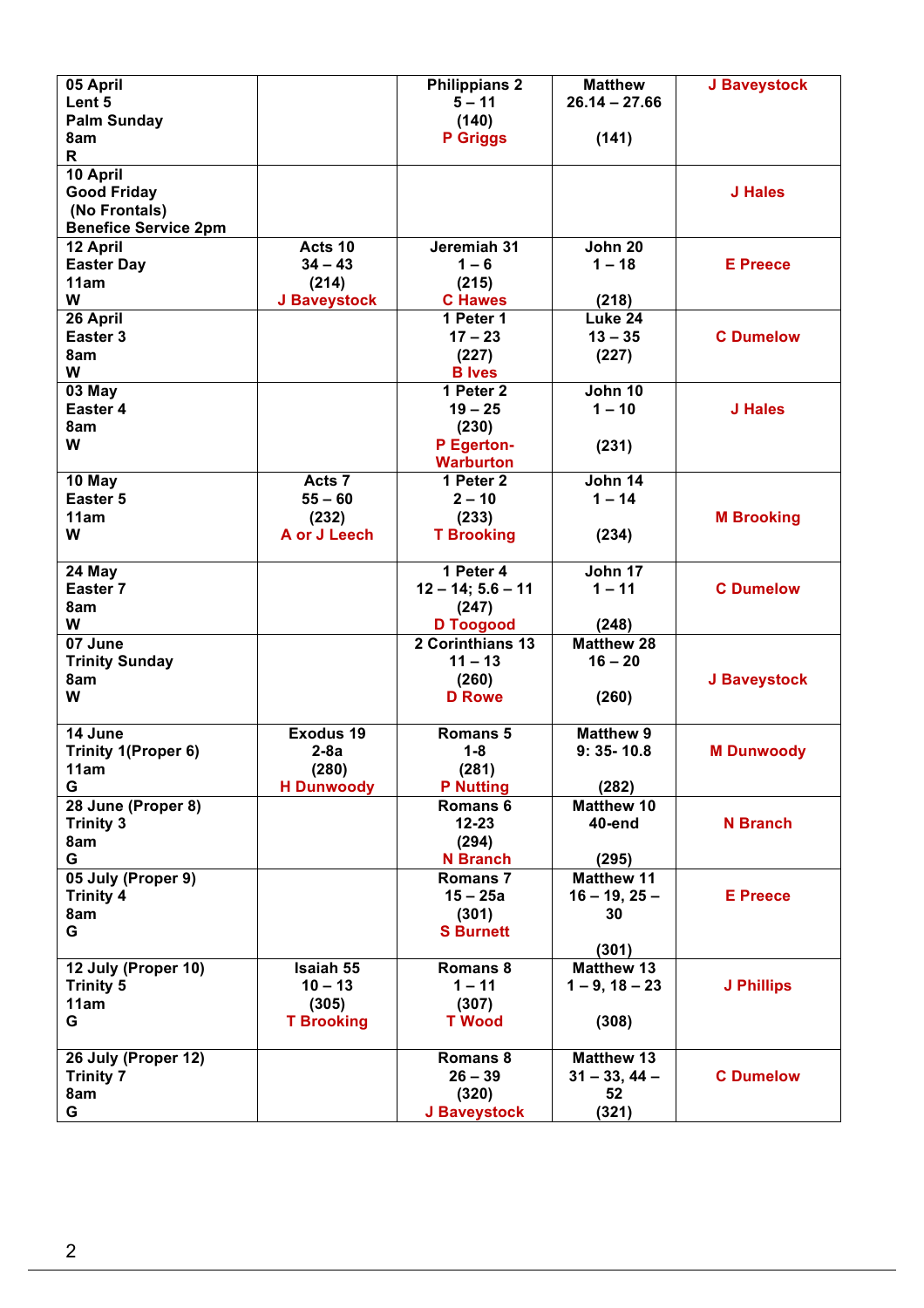| 02 August (Proper 13)            | Isaiah 55                  | Romans 9                          | <b>Matthew 14</b> |                       |
|----------------------------------|----------------------------|-----------------------------------|-------------------|-----------------------|
| <b>Trinity 8</b>                 | $1 - 5$                    | $1 - 5$                           | $13 - 21$         |                       |
| <b>Bentworth Benefice</b>        | (324)                      | (325)                             |                   | J Hales               |
| 10am                             | <b>M Brooking</b>          | <b>B Gore Browne</b>              | (326)             |                       |
|                                  |                            |                                   |                   |                       |
| G                                |                            |                                   |                   |                       |
| 30 August (Proper 17)            | <b>Isaiah 51</b>           | Romans 12                         | <b>Matthew 16</b> |                       |
| <b>Trinity 12</b>                | $1-6$                      | $9 - 21$                          | $21 - 28$         | <b>E</b> Preece       |
| <b>Benefice Bentworth</b>        | (342)                      | (349)                             |                   |                       |
| 10am                             | <b>P</b> Griggs            | <b>B</b> Matthews                 | (350)             |                       |
| G                                |                            |                                   |                   |                       |
| 06 September (Proper             |                            |                                   |                   |                       |
| 18)                              |                            | <b>Romans 13</b>                  | <b>Matthew 18</b> | <b>M Dunwoody</b>     |
| <b>Trinity 13</b>                |                            | $8 - 14$                          | $15 - 20$         |                       |
| 8am                              |                            | (355)                             |                   |                       |
| G                                |                            | <b>B</b> Ives                     | (355)             |                       |
| 13 September (Proper             | Genesis 50                 | Romans 14                         | <b>Matthew 18</b> |                       |
| 19)                              | $15 - 21$                  | $1 - 12$                          | $21 - 35$         | <b>M</b> Brooking     |
| <b>Trinity 14</b>                | (359)                      | (361)                             |                   |                       |
| 11am                             | <b>T</b> Wood              | <b>C</b> Hawes                    | (362)             |                       |
| G                                |                            |                                   |                   |                       |
| 27 September (Proper             |                            | <b>Philippians 2</b>              | <b>Matthew 21</b> |                       |
| 21)                              |                            | $1 - 13$                          | $23 - 32$         | <b>E</b> Preece       |
| <b>Trinity 16</b>                |                            | (374)                             |                   |                       |
| 8am<br>G                         |                            | A or J Leech                      | (376)             |                       |
|                                  |                            |                                   | <b>Matthew 21</b> |                       |
| 04 October (Proper 22)           |                            | <b>Philippians 3</b><br>$4b - 14$ | $33 - 46$         | <b>N</b> Branch       |
| <b>Trinity 17</b>                |                            |                                   |                   |                       |
| 8am<br>G                         |                            | (381)<br><b>N</b> Branch          |                   |                       |
| 11 October                       |                            | 2 Corinthians 9                   | (382)<br>Luke 12  |                       |
| <b>Harvest</b>                   | Deuteronomy 28<br>$1 - 14$ | $6 - 15$                          | $16 - 30$         | <b>M Dunwoody</b>     |
| 11am                             | (1156)                     | (1159)                            |                   |                       |
| G                                | <b>J Lewis</b>             | <b>J Lewis</b>                    | (1160)            |                       |
| 25 October                       |                            | <b>Colossians 3</b>               | <b>Matthew 24</b> |                       |
| <b>Last Sunday after Trinity</b> |                            | $12 - 17$                         | $30 - 35$         |                       |
| (Bible Sunday)                   |                            | (404)                             |                   | <b>E</b> Preece       |
| 8am                              |                            | <b>D</b> Rowe                     | (404)             |                       |
| G                                |                            |                                   |                   |                       |
| 01 November                      |                            | 1 John 3                          | <b>Matthew 5</b>  |                       |
| <b>All Saints' Day</b>           |                            | $1 - 3$                           | $1 - 12$          | J Hales               |
| 8am                              |                            | (417)                             |                   |                       |
| W                                |                            | <b>D</b> Toogood                  | (418)             |                       |
| 08 November                      | Amos 5                     | 1 Thessalonians 4                 | <b>Matthew 25</b> |                       |
| <b>Remembrance Sunday</b>        | $18 - 24$                  | $13 - 18$                         | $1 - 13$          | <b>Church Wardens</b> |
| 1045                             | (426)                      | (427)                             |                   |                       |
| R                                | <b>B</b> Gore              | P Egerton-                        | (428)             |                       |
|                                  | <b>Browne</b>              | <b>Warburton</b>                  |                   |                       |
| 22 November                      |                            | <b>Ephesians 1</b>                | <b>Matthew 25</b> |                       |
| <b>Christ the King</b>           |                            | $15 - 23$                         | $31 - 46$         | J Hales               |
| <b>Sunday next before Advent</b> |                            | (438)                             |                   |                       |
| 8am                              |                            | <b>P</b> Griggs                   | (438)             |                       |
| R/W                              |                            |                                   |                   |                       |